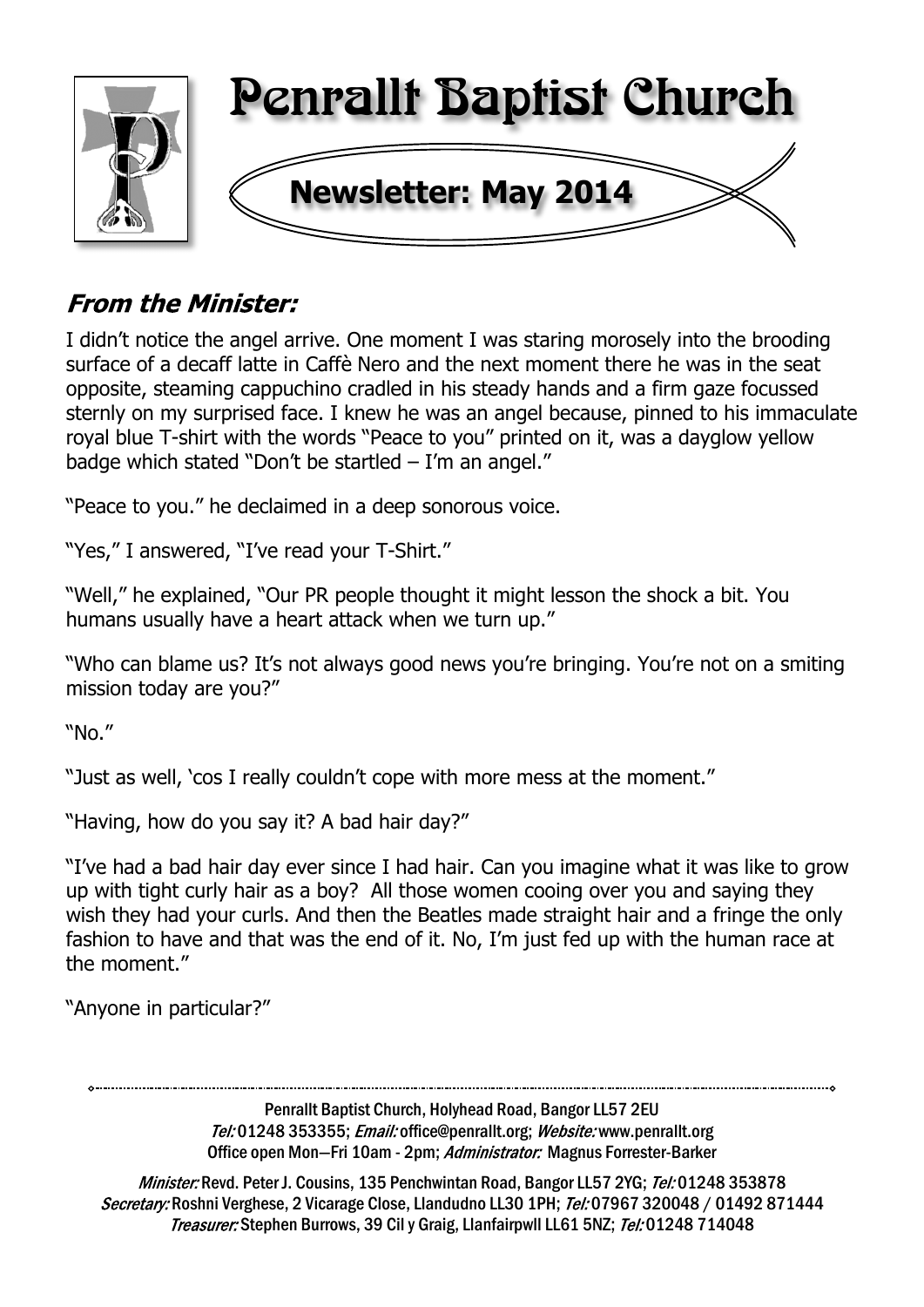"No. I'm just tired of being lied to and deceived. Being ignored or patronised. Then turning on the news to see the human race engaged in pointless conflict or mindless aggression."

"Hmm."

"It must make you sick too."

"Oh it does. The stuff we see . ." The angel broke off his gaze, sipped his coffee and lapsed into a sympathetic silence. At least, he lapsed into silence. I'm not sure there was much sympathy there."

"Aren't you tempted to do a bit of smiting some times? Right a few wrongs?"

"That would be, how do you say it? Above my pay grade."

"Right. We'd deserve it though. Wouldn't we? I mean, I fear we could be facing another flood or something like that. "

"You're seriously fed up today aren't you!"

"Come on. You angels must have an opinion on this."

"To be honest, we struggle to comprehend it. None of us can understand why he has so much patience with you all."

"Who?"

"Him."

"Oh! Him! Well there you go. The compassionate and gracious God, slow to anger, abounding in love and faithfulness. You angels would have given up on us thousands of years ago."

"You can be sure of it. Even angels are amazed at what he's got planned for you creatures. "

"He puts up with us and we still blame him for all our woes."

"Seems unfair, I will admit."

"So why are you here then? I mean a cup of coffee is always good, but you people always seem to be on a mission. Urgent mission. World changing mission. Or fighting spiritual battles behind the scenes. The only angel I can think of who seemed relaxed was the one who rolled the stone away from Jesus' tomb and then sat on it."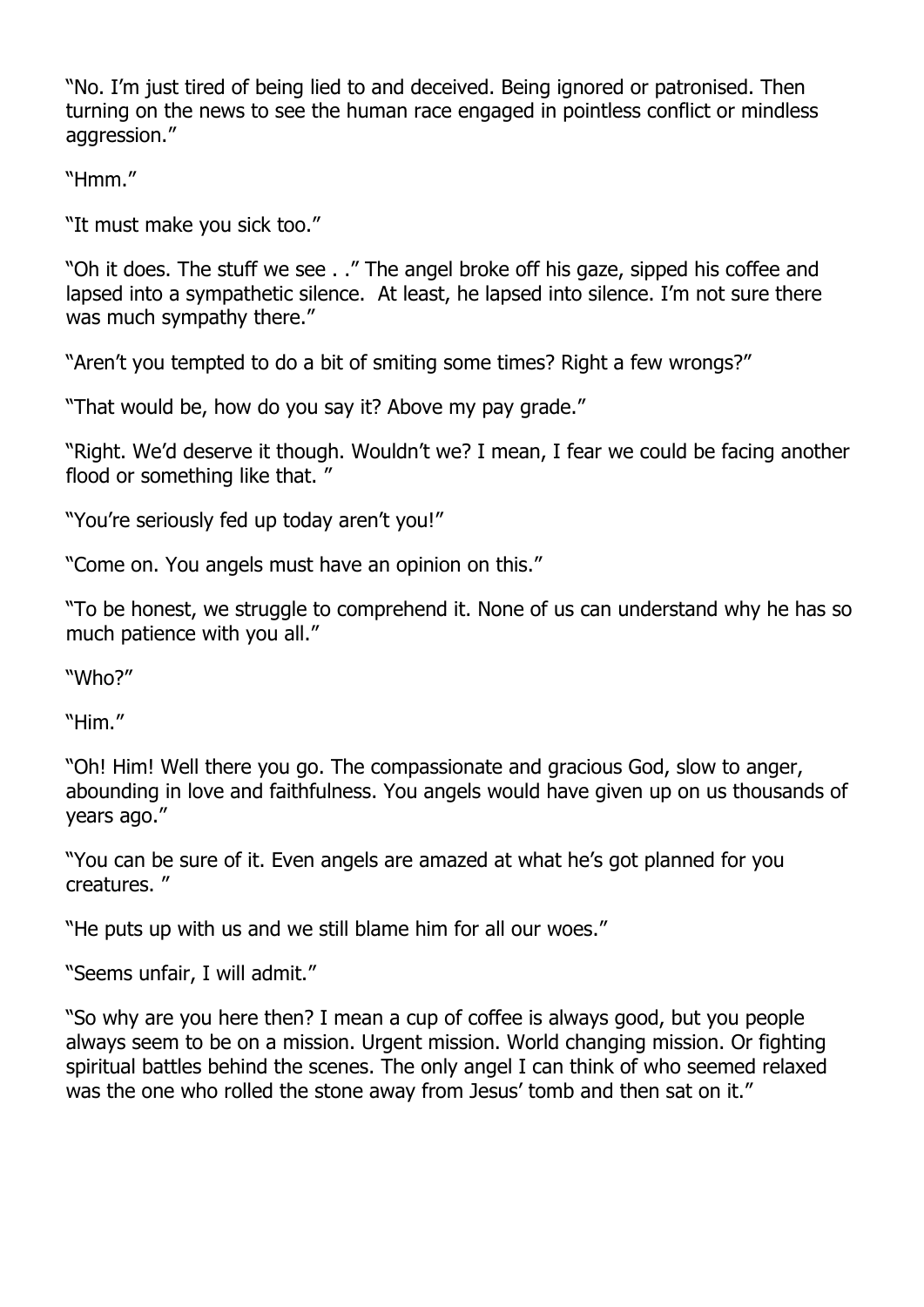"Oh yes. That was me actually. But it's another story for another day. No, today I was just sent to encourage you. We know how you feel about the state of the world, but the kingdom of God is growing slowly and almost imperceptibly like a seed. And you should be grateful for God's patience. You really wouldn't want to face his displeasure. Come on, Peter. Jesus rose from the dead for a very good reason."

"I know. I know. So are you going to cheer me up by telling me an angel joke or two?"

"Angel joke?"

"You do tell jokes when you're hanging out with each other, don't you?"

"Jokes? Hanging out?"

"That's a no then."

I sipped my, by now, cold coffee and when I looked up he'd gone. I cast my eye around the coffee shop but no one was looking. Nothing had changed. Only me. It was time to ditch my foul mood. Sure, other people are frustrating. But so am I sometimes. God is the only one who never changes. And he never stops loving.

"Sorry!" I whispered, laying my cup carefully back down in its saucer and reaching for my coat.

But someone had stolen it.

Let nothing disturb thee, Nothing affright thee All things are passing; God never changeth; Patient endurance Attaineth to all things; Who God possesseth In nothing is wanting; Alone God sufficeth.

Prayer of St. Thereza of Avila; H. W. Longfellow (translator).

God bless,

Peter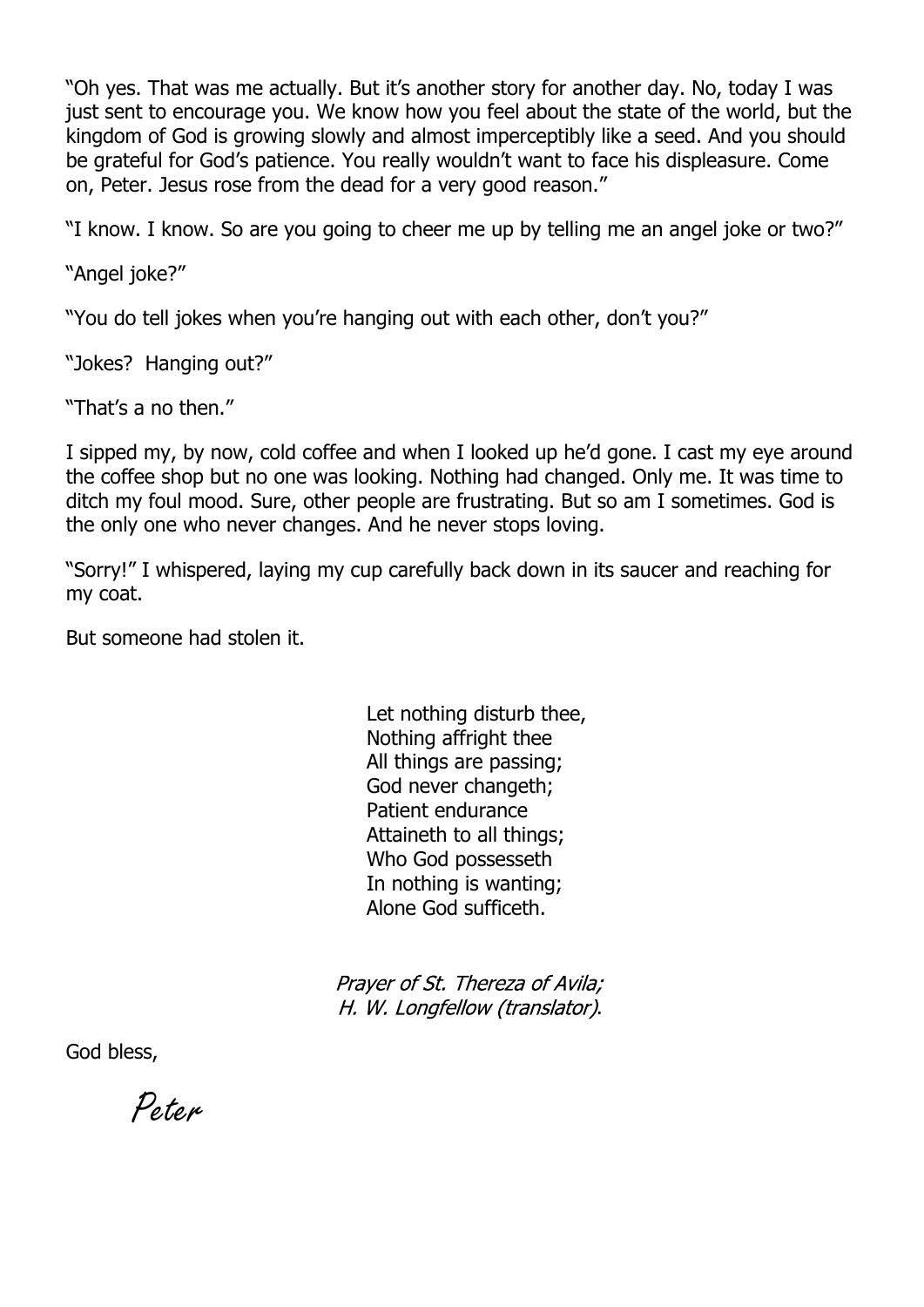## **Services This Month:**

Peter Cousins, the minister of the church, will be the speaker at all services this month.

| 4 May                                   | The God of the Second Chance.                                                                                                |
|-----------------------------------------|------------------------------------------------------------------------------------------------------------------------------|
| 10:30am                                 | Acts 15:36-41.                                                                                                               |
| 2:15 <sub>pm</sub>                      | Service at Bontnewydd.                                                                                                       |
| 6:00 <sub>pm</sub>                      | Communion Service. Watch and Pray.                                                                                           |
| 11 May                                  | How to fulfil your part of the Great Commission of Jesus                                                                     |
| 10:30am                                 | (leaving you encouraged rather than feeling guilty). $Acts 16:1-10$ .                                                        |
| 6:00 <sub>pm</sub>                      | <b>Arranging Your Arguments.</b>                                                                                             |
| 18 May<br>10:30am<br>6:00 <sub>pm</sub> | Conflict, generosity and greatness of character.<br>Acts 16:11-40.<br>What a Friend We Have in Jesus.<br>John 15:5-8, 13-17. |
| 25 May                                  | Communion Service. Turning the world the right way up.                                                                       |
| 10:30am                                 | Acts 17:1-15.                                                                                                                |
| 6:00 <sub>pm</sub>                      | <b>Becoming People of Prayer.</b>                                                                                            |

## **Church Lunch**

We will host a church lunch on **Sunday May 4th**. Please bring enough buffet style 'finger food' for yourselves and one or two others.

## **Faith Café**

Faith Café for teenagers, students and other young adults will take place after the evening service on April 27th and May 4th. Beginning at around 7:15pm it is an evening of chat, interviews, music and discussions. Free food is served. There is a short programme at around 7:40 after which you are free to leave or stay and chat. There will be no Faith Café on May 11th, but Peter and Susan will be hosting a lunch for Faith Café patrons at their house after the morning service that day. After this, Faith Café will restart in the autumn term.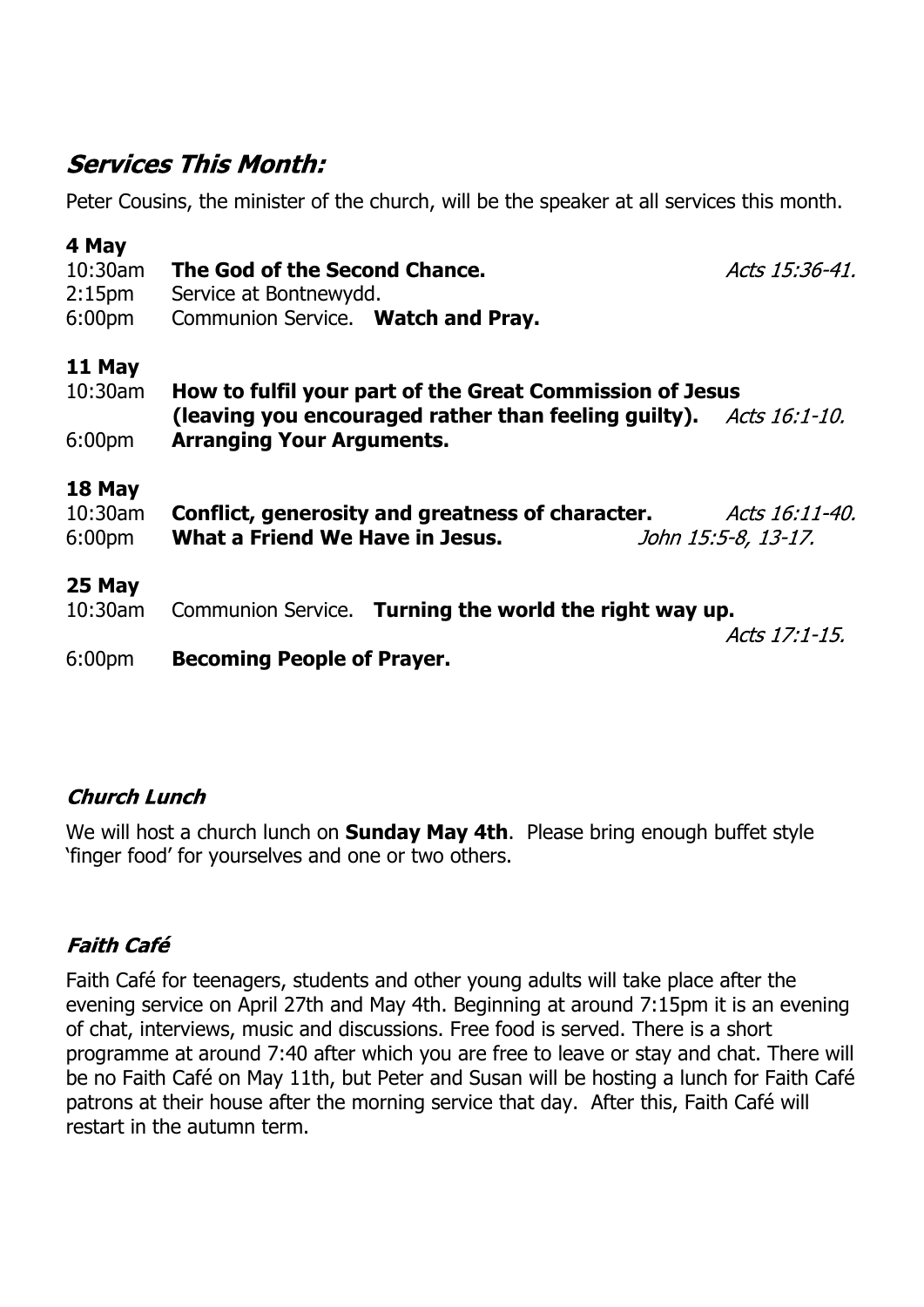## **Dates For Your Diary:**

| <b>Wednesday 7</b>               | 10:30am            | Men's Prayer Meeting followed by coffee in Options.   |  |
|----------------------------------|--------------------|-------------------------------------------------------|--|
| <b>Saturday 10</b><br>9:30am-1pm |                    | Bible Unzipped.                                       |  |
| <b>Monday 12</b>                 | 7:30 <sub>pm</sub> | Deacons' Meeting.                                     |  |
|                                  | 12:30pm            | Christian Aid Week - Introductory Service & Frugal    |  |
|                                  |                    | Lunch at Berea Newydd.                                |  |
| <b>Wednesday 14 4-7pm</b>        |                    | Christian Aid Collection at Morrisons.                |  |
| <b>Thursday 15</b>               | $4-7pm$            | Christian Aid Collection at Morrisons.                |  |
| Friday 16                        | 9:30am-12:30pm     | Christian Aid Collection on the High Street.          |  |
|                                  | 10am-12:30pm       | Christian Aid Coffee Morning at the Friends' Meeting  |  |
|                                  |                    | House, Dean Street.                                   |  |
| <b>Saturday 17</b>               | 7:30 <sub>pm</sub> | Quizaid - Christian Aid quiz night with refreshments. |  |
| <b>Monday 19</b><br>10:30am      |                    | Church Walk.                                          |  |

Further details of most of these events can be found in the Noticeboard section later in this newsletter.

## **News of People:**

**Andrew March** is recovering well from a hip replacement operation. **Pat Borlace** is in plaster after breaking a wrist. **Paul** and **Yvonne** were in church on Easter Sunday and thank everyone at Penrallt for our prayers during their recent, tragic bereavement.

Please note that there are two more people on the Pastoral Care Team now: **Adrienne Ferrada** and **Dave O'Brien**.

**Children's Birthdays in May** 

 $6<sup>th</sup>$ : Guto Evans

16<sup>th</sup>: Mark Walker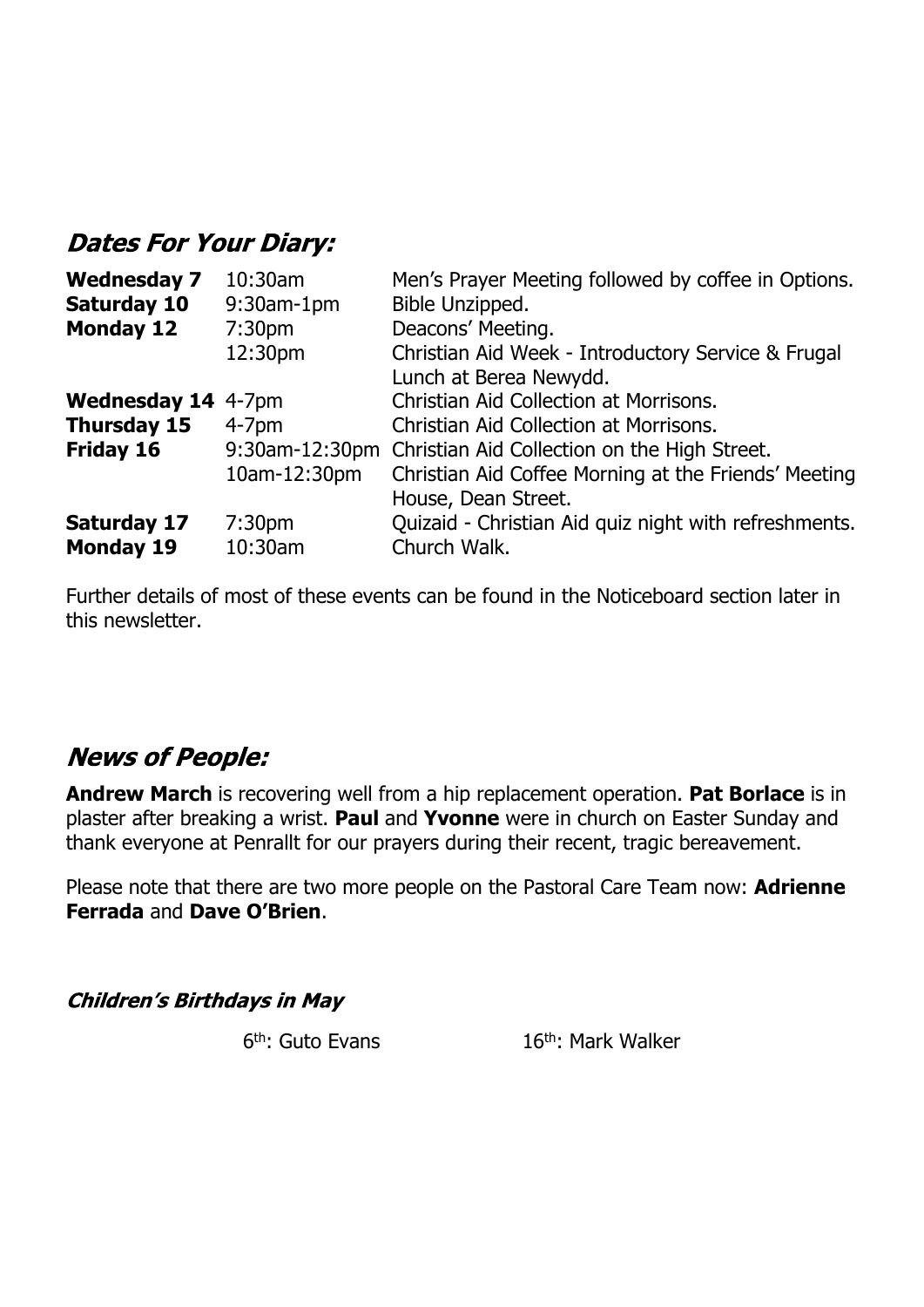# **Weekday Events:**

Please check with the contact people when there are meetings this month. HG = Home Group

| <b>Day</b> | <b>Time</b>        | <b>Details</b>                                    | <b>Contacts</b>                            |
|------------|--------------------|---------------------------------------------------|--------------------------------------------|
| <b>Tue</b> | 8:00pm             | HG, Nilgiri                                       | Joan Beer (353874)                         |
| Tue        | 7:30 <sub>pm</sub> | HG Tyddyn Isaf<br>(Menai Bridge)                  | <b>Magnus Forrester-Barker</b><br>(717570) |
| <b>Wed</b> | 2:00pm             | HG, Carers                                        | Carol Morris (208407)                      |
| <b>Wed</b> | 7:00 <sub>pm</sub> | HG, Students                                      | Ben Bowden-Pickstock<br>(07872531601)      |
| <b>Wed</b> | 7:30 <sub>pm</sub> | HG, Bethesda                                      | Jon & Deb Stammers (602868)                |
| <b>Wed</b> | 7:30pm             | HG, Cymraeg                                       | Owen & Nia Evans (352634)                  |
| <b>Wed</b> | 7:30 <sub>pm</sub> | HG, Maes y Dref (pm)                              | Anne Collis (353173)                       |
| <b>Wed</b> | 7:30 <sub>pm</sub> | HG, Nomads                                        | Susan Cousins (353878)                     |
| Thu        | 10:30am            | HG, Llanfairpwll (am)                             | Sue & Lawrence Moss (713793)               |
| <b>Thu</b> | 7:30 <sub>pm</sub> | HG, Llanfairpwll (pm)                             | Sue & Lawrence Moss (713793)               |
| <b>Fri</b> | 10:30am-12pm       | <b>Cheeky Monkeys</b><br>(parent & toddler group) | Joan Rymer (713003)                        |
| Fri        | 10:30am-12:30pm    | HG, Maes y Dref (am)                              | Anne Collis (353173)                       |
| <b>Sat</b> | 8:30am             | <b>Prayer Meeting</b>                             |                                            |

## Noticeboard:

#### **◊ Bible Unzipped**

Saturday 10 May  $9:30$ am-1 $pm$ 

Bible Unzipped aims to unpack Scripture with those interested in learning more than can be offered in a Sunday sermon. It also equips those leading in the church with some tools for studying and teaching from the Bible. It meets monthly on a Saturday morning at Rhos-on-Sea URC from 9:30am to 1pm, usually on the second Saturday. Each morning includes three sessions which, this month, are: The Book of Habbakuk (taught by Peter), God of the New Testament (Julia), How People Come to Faith (Peter). The course is free and we may be able to offer you a lift. Talk to Peter if you are interested. About 9 members of Penrallt attend.

### *◊* **Christian Aid Week**

Please see the Dates For Your Diary section earlier in this newsletter for a list of the events happening this week. House to house collections will continue all week. If you would like to help in any capacity, please speak to Susan Cousins (tel. 01248 353878 or 07791 295353).

#### 11th - 17th May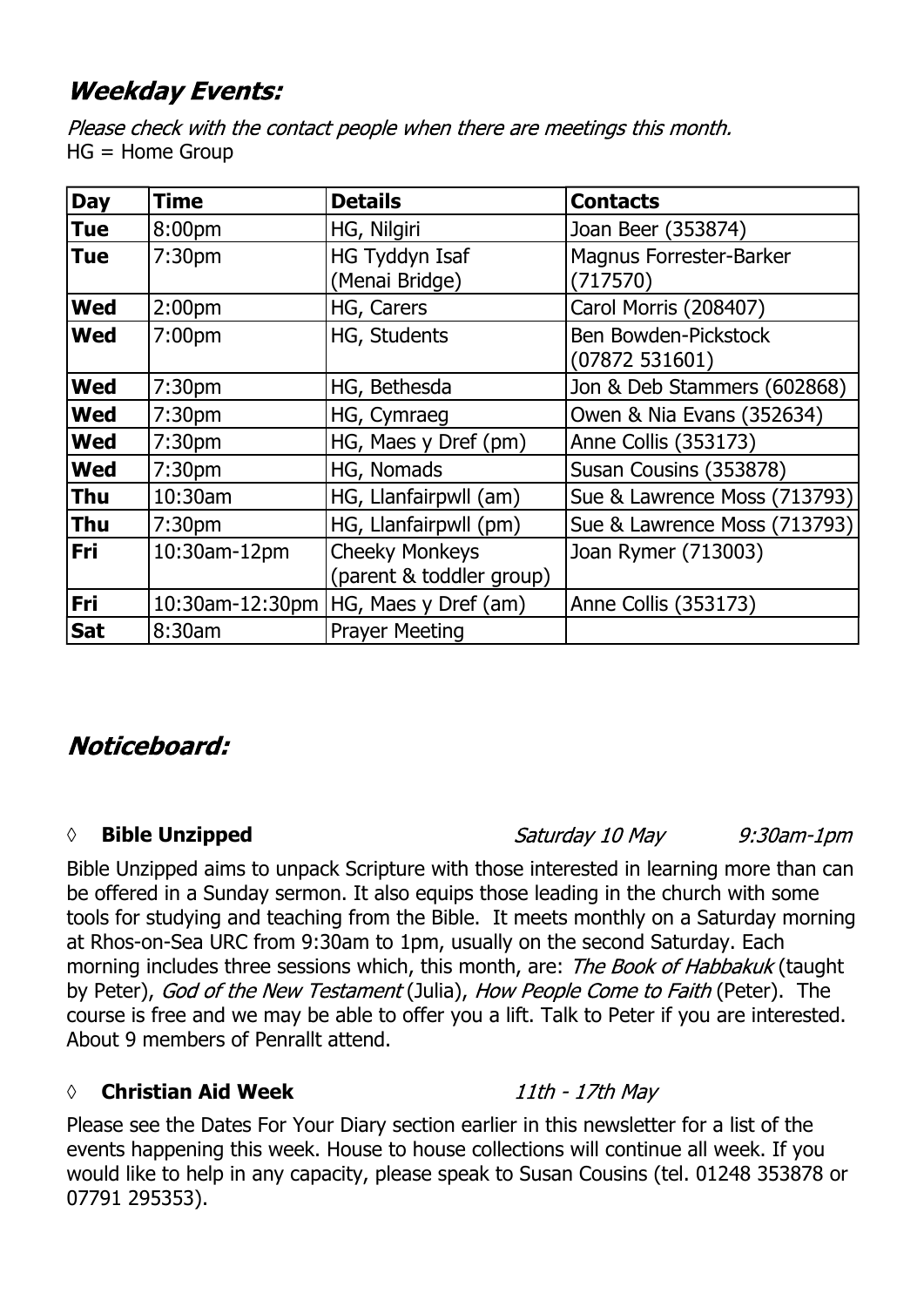#### *◊* **Church Walk**

Monday 19 May

This will be a linear walk of 5 miles approx. Meet at Betws y Coed Station at 10:30am to catch the 10:56 train to Pont y Pant. (Fare £2.20/£1.45, free for Gwynedd and Conwy Bus Pass Holders.) Starting at Pont y Pant station the walk goes along Sarn Helen to the old village of Rhiwddolion and then back to Betws via Llyn Elsi where we will end the walk behind St Mary's Church. It starts with a steady climb but it is on a tarmac surface, overall ascent is about 700ft. Bring a packed lunch; there are plenty of places for refreshments before or after the walk. Contact Mari or Ian for further details (marikelso@yahoo.co.uk or 421783).

### **◊ Homeless in Bangor**

Please do not give money directly to the homeless in Upper Bangor. We have found in the past that it has encouraged aggressive begging on the church premises by people who have a history of violence. You will find brown envelopes in the porch to put your gift in. This will buy meal vouchers which are distributed to the homeless by the Cathedral.

### *◊* **Men's Prayer Meeting**

Wednesday 7 May 10:30am

The men will meet for prayer as usual this month. Time spent in prayer will be followed by coffee in Options. All are welcome to join us.

### **◊ Morrisons Car Park**

Morrisons car park only allows you to park for two hours so please use the School of Nursing car park if you want to avoid an £85 fine on Sunday mornings. However, the manager has rung to say that if you would like to do your shopping after the morning service, you can leave your car there provided you present yourself to the information desk just inside the door and ask them to put your registration number into their computer. You can then do your shopping even if you arrived before 10:30am for the morning service.

### **◊ Pastoral Help**

If you have pastoral concerns please contact Peter or else one of the other members of the Pastoral Care team.

> Pat Borlace 713146 Adrienne Ferrada Geoff Moore 410582 Dave O'Brien 671848 Judy Stammers 364394 Helen Thomas 600174